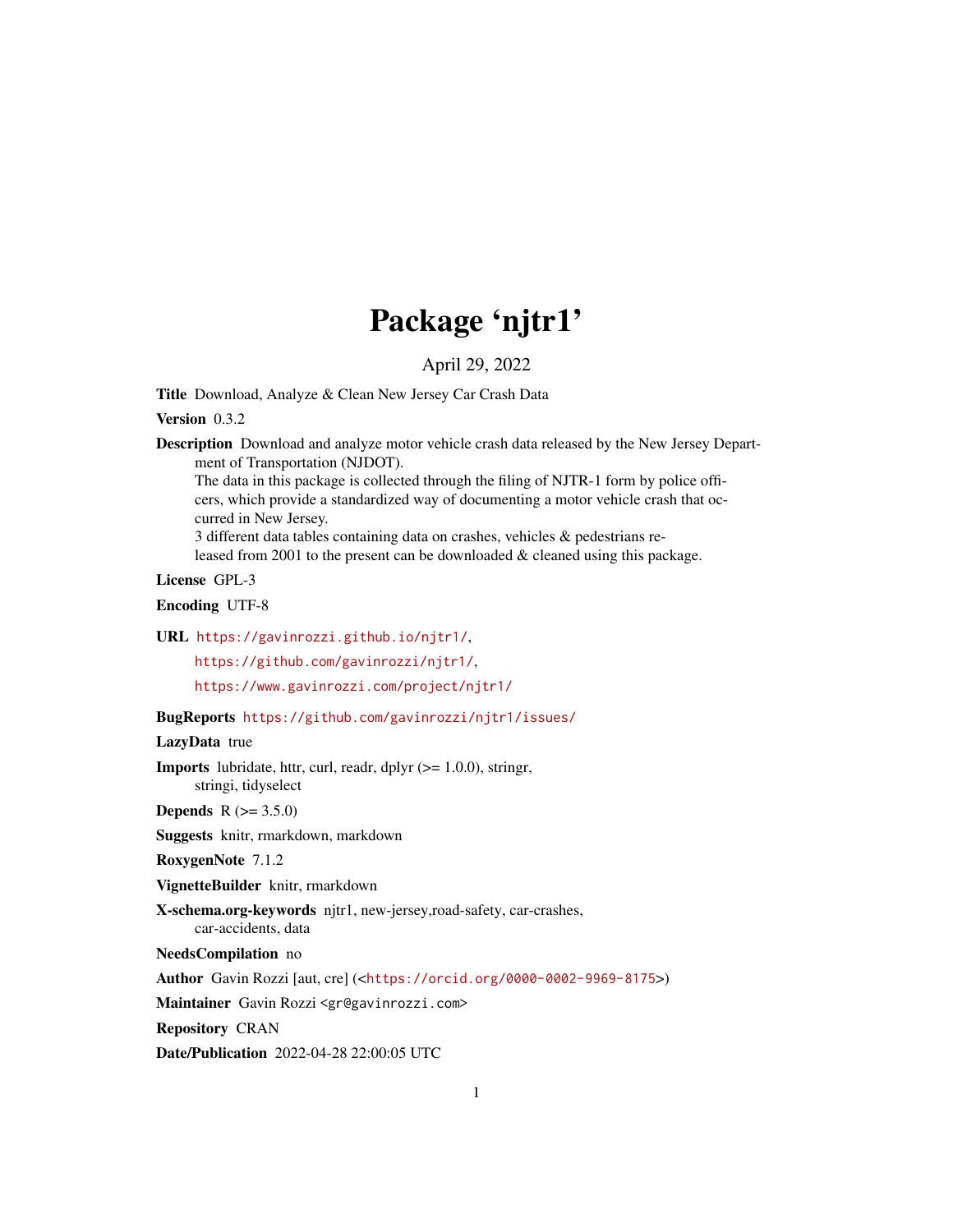## <span id="page-1-0"></span>R topics documented:

| Index |  |  |  |  |  |  |  |  |  |  |  |  |  |  |  |  |  |  |  |  |
|-------|--|--|--|--|--|--|--|--|--|--|--|--|--|--|--|--|--|--|--|--|
|       |  |  |  |  |  |  |  |  |  |  |  |  |  |  |  |  |  |  |  |  |
|       |  |  |  |  |  |  |  |  |  |  |  |  |  |  |  |  |  |  |  |  |
|       |  |  |  |  |  |  |  |  |  |  |  |  |  |  |  |  |  |  |  |  |

| get_njtr1 | Download New Jersey car accident records for a given year. Returns a  |
|-----------|-----------------------------------------------------------------------|
|           | data frame of car crash based upon the table type and year specified. |

#### Description

Download New Jersey car accident records for a given year. Returns a data frame of car crash based upon the table type and year specified.

#### Usage

```
get_njtr1(year, type, county = "all", geo = FALSE)
```
#### Arguments

| year   | Year to download crash data for                                      |
|--------|----------------------------------------------------------------------|
| type   | The table of NJDOT crash data to download                            |
| county | Specify a specific county to download data for $(default = all)$     |
| geo    | Logical, whether to filter only to geotagged cases (default = FALSE) |

#### Value

data.frame of all reported accidents for the year

#### Examples

get\_njtr1(year = 2019, type = "Pedestrians")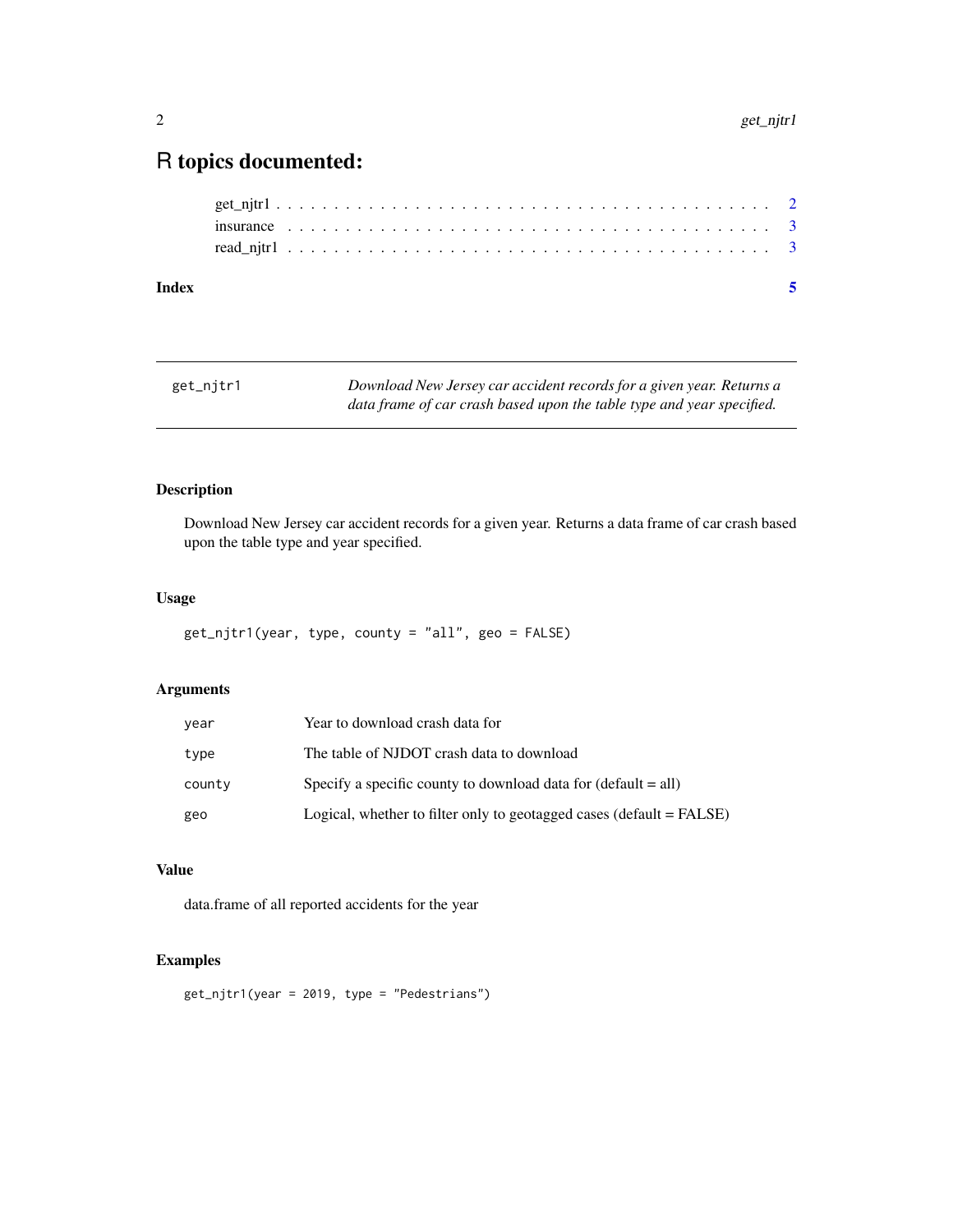<span id="page-2-0"></span>

#### Description

A tibble containing all insurance companies licensed to operate in New Jersey. Can be joined with accident data.

#### Usage

insurance

#### Format

A tibble with 454 rows and 9 variables:

ID\_NO Unique ID of the insurance company

NAME Name of company

ADDRESS\_1 Address

ADDRESS\_2 Address

ADDRESS\_3 Address

CITY City of insurance company

STATE State of insurance company

ZIP ZIP code of insurance company

NOTES Notes

#### Source

[https://www.nj.gov/mvc/pdf/vehicles/insurance\\_codes.pdf](https://www.nj.gov/mvc/pdf/vehicles/insurance_codes.pdf)

| read_njtr1 | Read an NJTR-1 data file that was previously downloaded. This func-     |
|------------|-------------------------------------------------------------------------|
|            | tion will read a .zip or .txt file in the format published by the NJDOT |
|            | and return a data frame with cleaned data.                              |

#### Description

Read an NJTR-1 data file that was previously downloaded. This function will read a .zip or .txt file in the format published by the NJDOT and return a data frame with cleaned data.

#### Usage

read\_njtr1(file, geo = FALSE)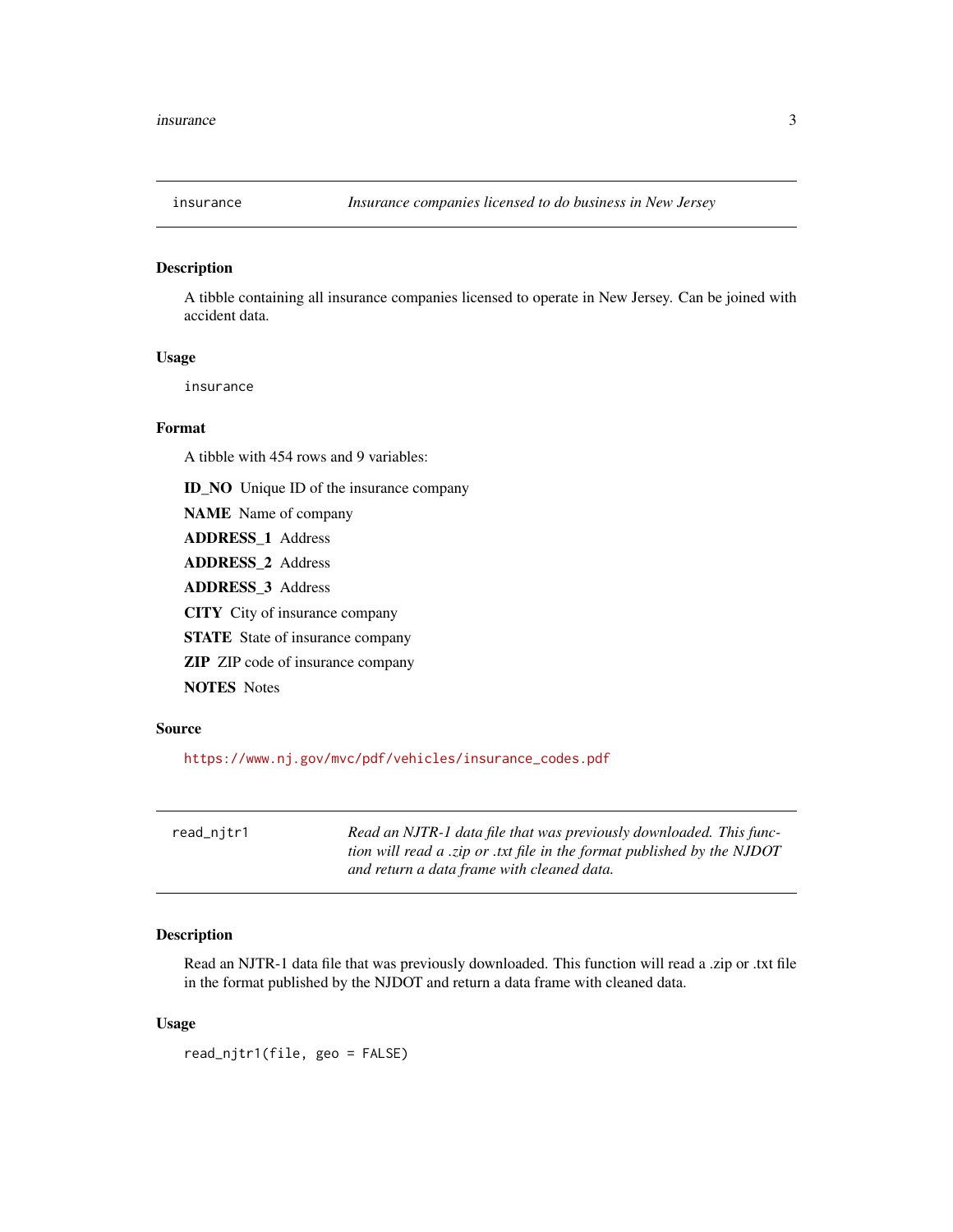#### Arguments

| file | path to a file downloaded from NJDOT                                 |
|------|----------------------------------------------------------------------|
| geo  | Logical, whether to filter only to geotagged cases (default = FALSE) |

#### Value

tibble of cleaned & parsed NJTR-1 data

### Examples

read\_njtr1(system.file("extdata/testdata/Ocean2019Accidents.zip", package = "njtr1"))